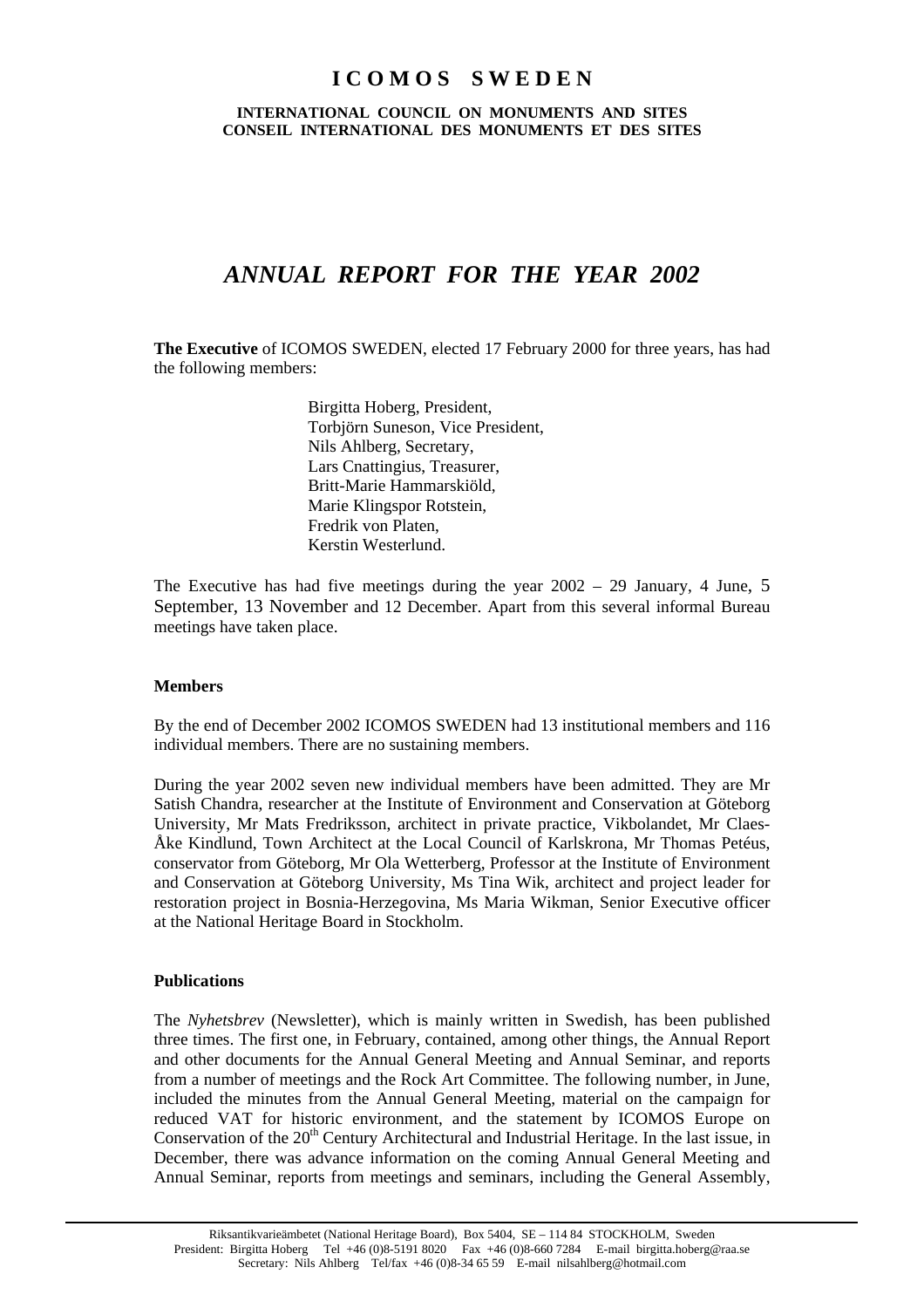and a reprint of the Ethical Commitment Statement for ICOMOS Members. There was also an up-to-date list of members annexed. In all the newsletters there has been information about the General Assembly, invitations to events, information about new members, and various requests to the members. Copies of the newsletter are, apart from the Swedish members, sent to a number of related organizations and institutions in Sweden, and to ICOMOS National Committees in the other Nordic countries and the Baltic countries.

### **Events**

The *Annual Seminar* and the *Annual General Meeting* took place on the 14<sup>th</sup> of February 2002. The theme for the seminar, in the afternoon, was Traditional Building Materials – a Threat to Health and Security? The programme included speakers from the European Union Commission, and Swedish and Finish authorities.

A seminar on *Heritage Aid in Disaster Areas* was organized by the Foundation for Cultural Heritage without Boarders, in cooperation with ICOMOS SWEDEN, on 12 March 2002. The programme included reports on current work and presentations of plans for the future.

On the *International Day of Monuments and Sites* 18 April 2002, ICOMOS SWEDEN arranged a visit to the Skogskyrkogården (The Woodland Cemetery) in Stockholm, to study this 20<sup>th</sup> century World Heritage Site. The meeting included the unveiling of the official World Heritage plaque by the main entrance.

A second seminar on *Traditional Building Materials – a Threat to Health and Security?* was held on 8 November 2002, organized by FIBOR (Swedish Association of Architectural Heritage Restoration Firms) and ICOMOS SWEDEN together. This time talks were delivered by representatives of conservation groups, trade unions, national authorities and an association for conservators.

#### **Other activities and work**

The *Work Programme for ICOMOS SWEDEN 2001–2002*, which was adopted at the Annual General Meeting, March 2001, has been carried out, with a few exceptions. On the national level the extent of meetings and activities have exceeded the goal (responsible: the Executive and in particular Marie Klingspor Rotstein). The newsletter has been published as planned, three times a year (responsible: Nils Ahlberg). Concerning the work for recruiting new members from underrepresented groups (responsible Britt-Marie Hammarskiöld and Kerstin Westerlund) and making ICOMOS Membership Card and its rights better known (responsible Birgitta Hoberg and Nils Ahlberg) there is more to do. For the second one, we are waiting for initiatives at central ICOMOS and ICOM level. To help increasing the participation of Swedish members in World Heritage missions and other international missions there have been a number of seminars and information to individual members (responsible: Birgitta Hoberg). To develop and make the forms of dissemination of information more efficient, a group e-mail list has been created, but there are still a number of members who are not on the list (responsible: Lars Cnattingius and Nils Ahlberg, assisted by the membership secretary Katriina Kallin). For the starting-up of a home-page there have been technical difficulties but preparations are on the way (responsible Birgitta Hoberg and Torbjörns Suneson). Guidelines for ICOMOS SWEDENS' Working Committees have been elaborated (responsible: Britt-Marie Hammarskiöld) and a new Working Committee on Training established (responsible: Torbjörn Suneson). Finally, a manuscript with translations to Swedish of ICOMOS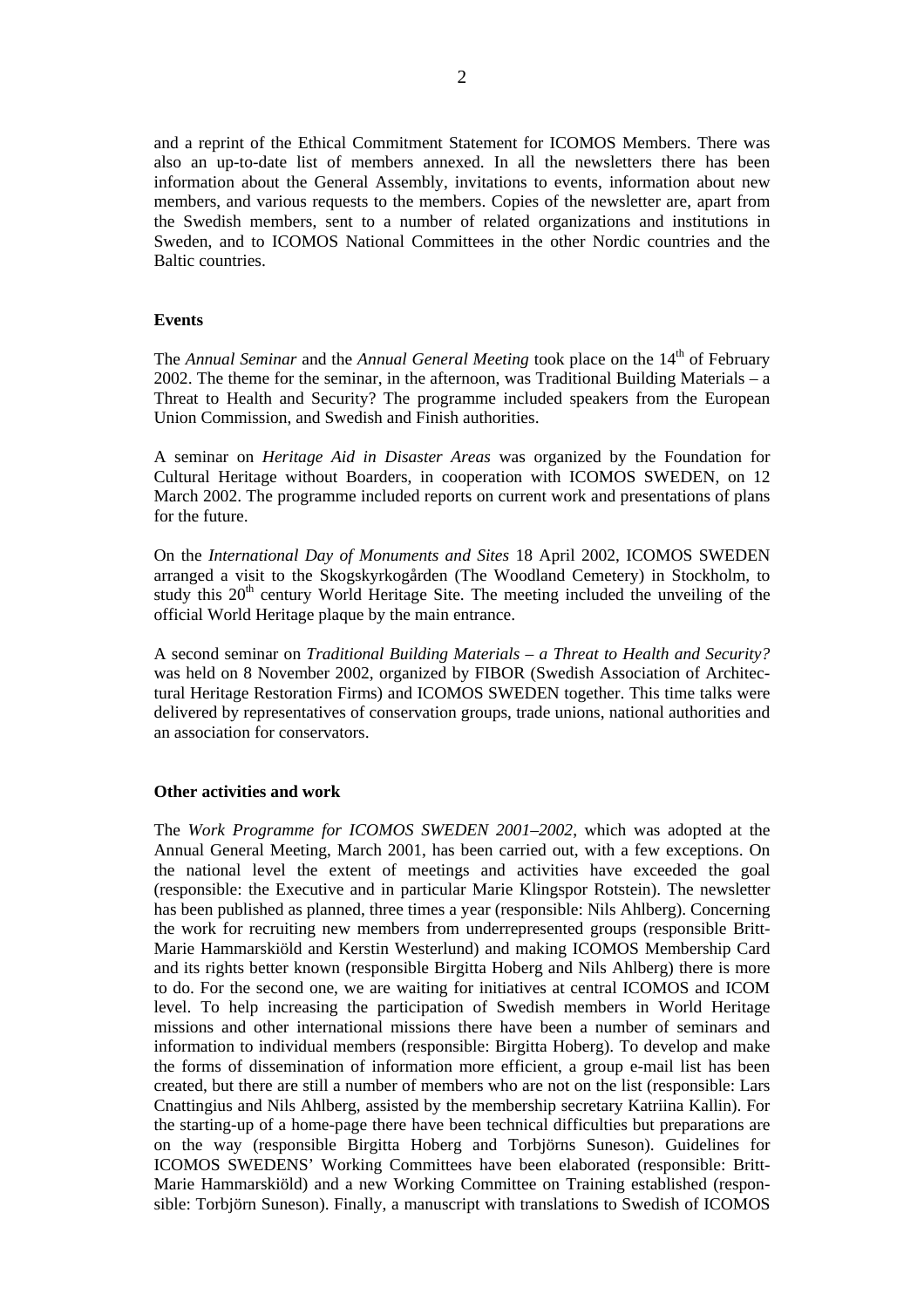charters and other documents have been finalized (responsible: Hans Matell and Anders Franzén) and the publishing in print and on the Internet is under preparation.

On the Nordic and Baltic level we have achieved to have regular Nordic ICOMOS meetings, with active Swedish participation. There have been meetings in different countries and during the General Assembly in Madrid. Nils Ahlberg has participated in the North European Wooden Towns Project, presenting a keynote lecture at an international conference on "Wooden Architecture in Cities", in Riga 2001, and through publications and his own research. The education on World Heritage matters through the Nordic World Heritage Office has had the form of lectures at various occasions.

On an international level, ICOMOS SWEDEN has made efforts to forward better elections procedures within ICOMOS International. This will also come up in the revision of ICOMOS' statutes, which was decided at the General Assembly in Madrid. Promoting taking better advantage of The World Heritage work within ICOMOS as a whole is an ongoing process. ICOMOS SWEDEN has now liaison officer to almost all relevant International Committees, and we are currently working on filling the remaining gaps. Finally, ICOMOS SWEDEN has participated in the Heritage at Risk project in two of the three publications, after discussions with our members in seminars.

ICOMOS SWEDEN is cooperating with *the Foundation for Cultural Heritage without Boarders* in its work in Bosnia-Herzegovina and other parts of the world. ICOMOS SWEDEN is a founding member of the Foundation and appoints two members on the executive board, Bengt O. H. Johansson and Lena Simonsson. In addition, Birgitta Hoberg is a member of the executive at present, but representing the National Heritage Board. ICOMOS SWEDEN is supporting the creation of a Bosnian National Committee of ICOMOS.

#### **Representation and participation, various commissions**

18–19 January, Marie Klingspor Rotstein participated in the *meeting of ICOMOS International Committee on Stone* in Champs-sur-Marne, France.

19–20 January, Nils Ahlberg, Lars and Nanna Cnattingius, Britt-Marie Hammarskiöld, Birgitta Hoberg and Kerstin Westerlund took part in a *meeting of the Nordic ICOMOS Committees* in Fredrikstad in Norway.

5 February, Nils Ahlberg lectured on International Conservation, including ICOMOS, international charters and the World Heritage Convention, at *Stockholm University*.

15–20 March, Katri Lisitzin attended the *US / ICOMOS Congress* Heritage as a Social Tool in Santa Fe, USA, and the following Expert Meeting on Curricula Development for Cultural Landscapes Training Programmes.

6 April, Thomas Adlercreutz participated in the *meeting of ICOMOS International Committee on Legal, Administrative and Financial Issues* in Athens, Georgia, USA. At the symposium Heritage Conservation Law 2002, in conjunction with the meeting, he presented two papers – Listing Cultural Property: What Do We List and What are The Consequences, and Listed Property. Observations with Regard to Sweden, *and* Why TDRs Will Not Work in Sweden.

18–20 April, Nils Ahlberg participated in the *Annual Meeting of ICOMOS International Commettee on Historic Towns and Villages* in Corfu, Greece, and in connection with this, a conference on "Preservation, Development & Monitoring of Historic Cities in  $21<sup>st</sup>$  C", where he talked about Developing the Heritage – Guiding the Future.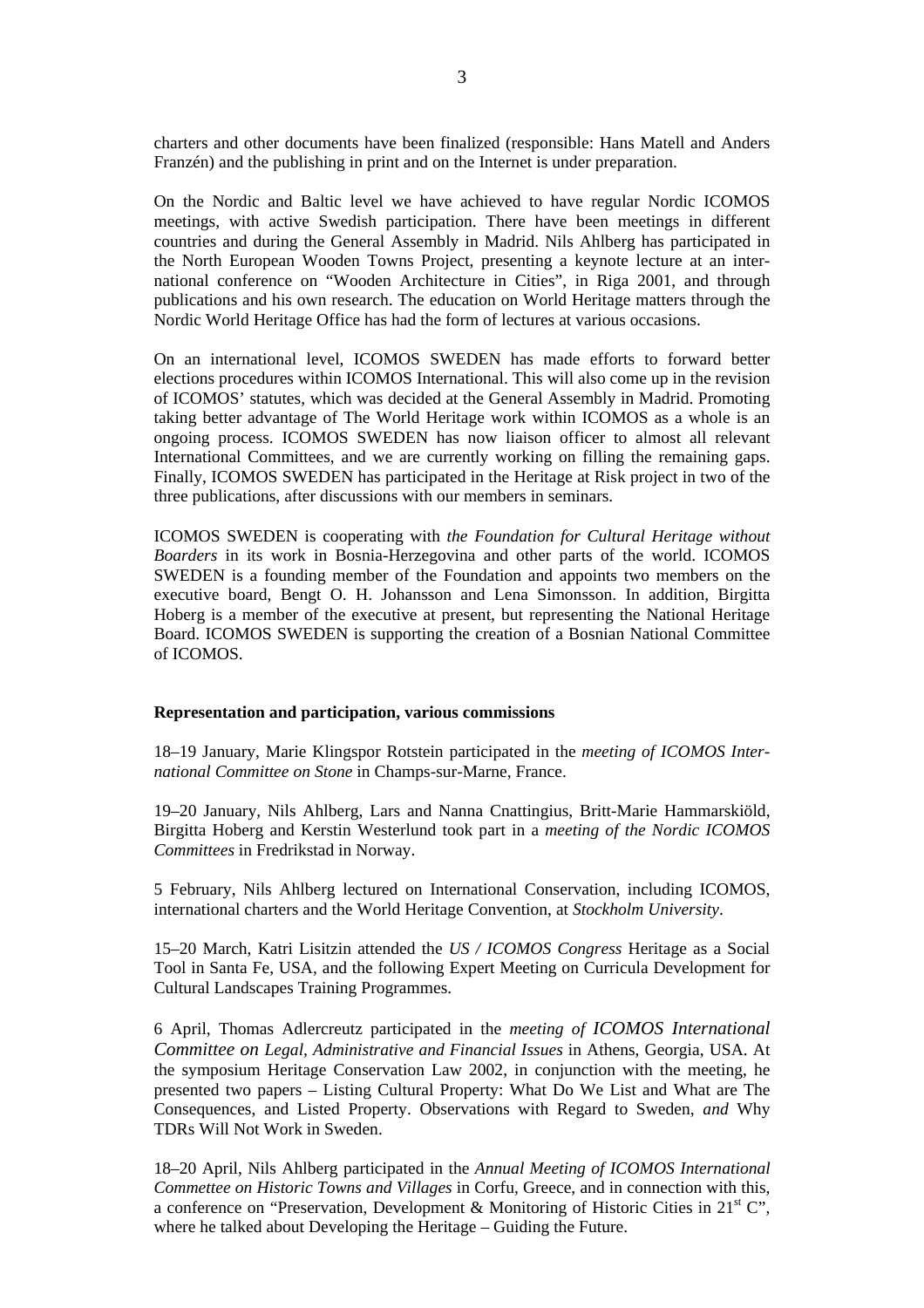13–15 May, Nils Ahlberg and Ann-Charlotte Backlund, were Swedish representatives at an *international Expert Meeting in Algiers*, "Symposium sur la mise en valeur des centres-villes historique Alger", organized by the Swedish embassy and the Swedish Institute in cooperation with a number of European Union countries and the Algerian authorities.

18–21 May, Nils Ahlberg and Birgitta Hoberg took part in the *meeting of the European Regional ICOMOS Group* in Istanbul, Turkey, including a symposium on Conservation of the 20<sup>th</sup> Century Architectural and Industrial Heritage.

14–15 June, Nils Ahlberg participated in an *international expert meeting* in Cracow, on "Results and Perspectives of Cultural Policy in Central Europe", organized by the International Cultural Centre. There he gave a lecture on A Sustainable Culture – the Cultural Heritage as a Tool for Development.

24–28 June, Birgitta Hoberg attended the *World Heritage Committee meeting and a connected ICOMOS meeting* in Budapest, Hungary.

In August 2003, Katri Lisitzin carried out an *ICOMOS Evaluation Mission* for the nomination of the cultural landscape of the Pradnik Valley in Poland to World Heritage List.

22–26 August, Birgitta Hoberg carried out a *tecnical assistance mission* to Island, for the nomination of Tingvallir to the World Heritage List,

23 August, Torbjörn Suneson participated in a *seminar on training with the Network of Educators of Antiquarians*, at the College of Gotland, Visby, Sweden.

9–12 September, Birgitta Hoberg attended the *International Conference* in Bagamoyo, Tanzania, as one of the keynote speakers on the theme Systems for World Heritage Management in Sweden.

13–15 September, Ulf Bertilsson took part in a *seminar on European World Heritage Rock Art Sites,* held at the Centro Camuno di Studi Preistorici in Capo di Ponte, Valcamonica, Italy. The seminar was a co-arrangement between ICOMOS International Committee on Rock Art and a network group Institutions Museums and Parks with Rock Art – IMPRA was formed.

20–21 September, Marie Klingspor Rotstein participated in the *meeting of ICOMOS International Committee on Stone* in Brussels, Belgium.

25–27 September, Birgitta Hoberg was a speaker at an *International Conference* in Ironbridge, England, organised by World Heritage Cities to celebrate the 30 years anniversary of the World Heritage Convention.

25–29 September, Hans Sandström took part in the 13th *ICOMOS International Wood Committee Symposium* in the Kenozero National Park in northern Russia. Conservation and management of the park and its buildings were discussed and recommendations were formulated by the committee.

5–19 October, Katri Lisitzin participated as a teacher in the *Africa 2009 Regional Course* for Sub-Saharan French-speaking countries in Porto Novo, Benin.

22–26 October, Ulf Bertilsson and the Rock Care project of the National Heritage Board arranged an *international seminar on rock art documentation and research* at Simrishamn, Sweden. During the seminar the International Committee on Rock Art held its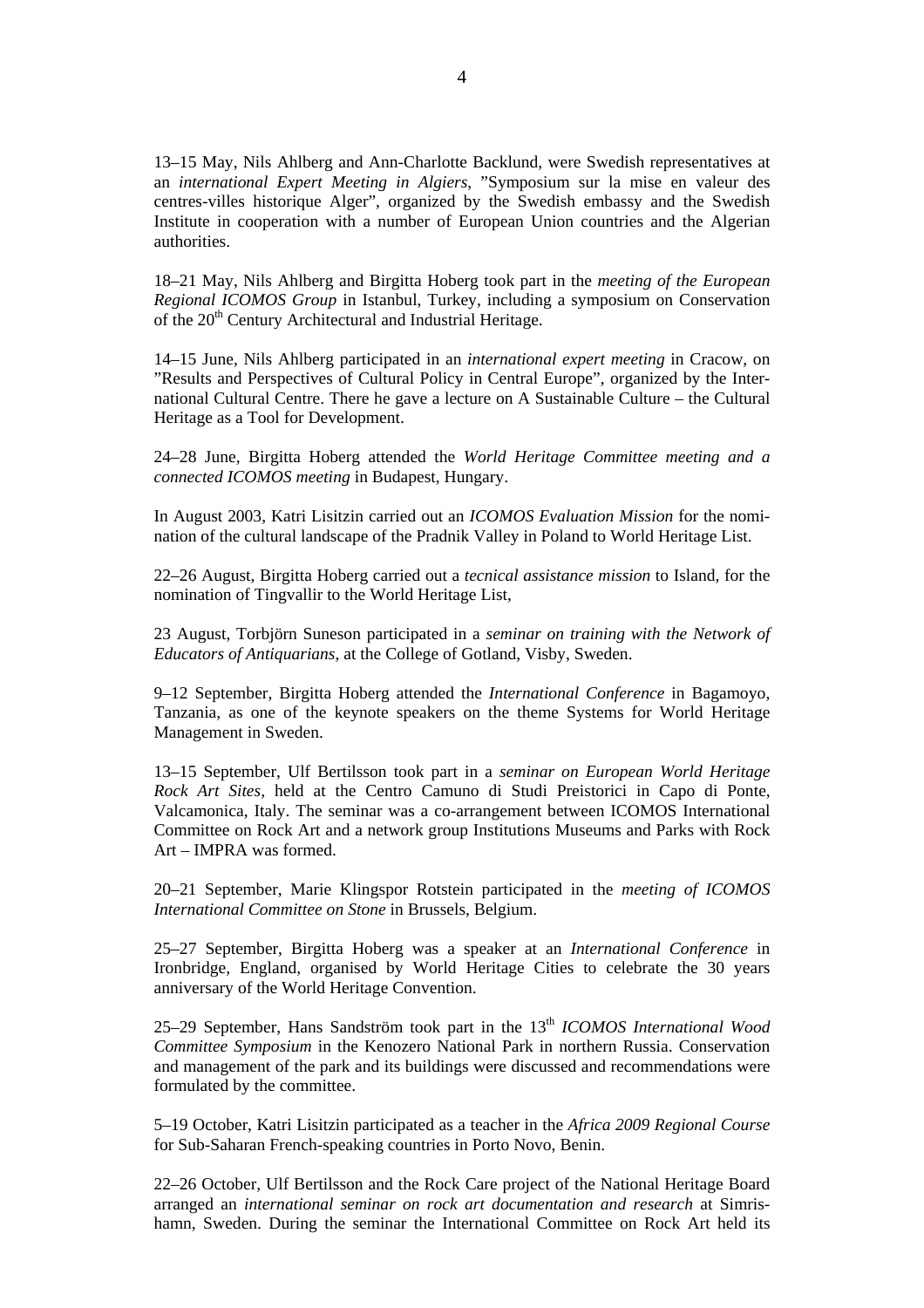Annual Meeting, were Ulf Bertilsson was re-elected president for the three-year period of 2002–2005.

11–16 November, Katri Lisitzin attended the *World Heritage 30th Anniversary Congress* "Shared Legacy, Common Responsibility" in Venice and the thematic seminar on Cultural Landscapes in Ferrara, where she made a presentation on Challenges for Heritage Landscapes Management.

12 November, Nils Ahlberg represented ICOMOS SWEDEN at a *meeting of Europa Nostra – Sweden* in Stockholm, Sweden.

18 November – 13 December, Katri Lisitzin participated as part of the teaching team in the first *Pilot Workshop on Integrated Conservation of Heritage Territories and Landscapes* at ICCROM (IUCN, WHC, ICOMOS) in Rome, Italy.

19–22 November, Birgitta Hoberg attended the 4<sup>th</sup> Seminar of the Directors in Porto Novo, Benin, in the capacity of Swedish project leader for the Africa 2009 programme.

28–30 November, Nils Ahlberg and Birgitta Hoberg participated in the *meeting of ICOMOS Advisory Committee* in Sevilla, Spain.

1–5 December, Nils Ahlberg, Lars and Nanna Cnattingius, Britt-Marie Hammarskiöld, Birgitta Hoberg, Ulf Lindborg, Hans Matell, Marianne Råberg, Gustaf Trotzig and Kerstin Westerlund took part in *ICOMOS General Assembly* in Madrid, Spain, including the symposium on "Strategies for the World's Cultural Heritage. Preservation in a Global World: Principles, Practices and Perspectives", and a number of meetings with ICOMOS International Scientific Committees. In the symposium Ulf Lindborg presented a paper on "Preventive Conservation for Marble-Clad Buildings and Marble Sculptures".

#### **Elected officers and representatives**

*Auditors*: Christian Laine and Björn Norman.

*Nominations Committee*: Jerk Alton (chairperson), Kerstin Alexandersson, and Birgitta von Haslingen.

Thomas Adlercreutz, liaison officer for *ICOMOS International Committee on Legal, Administrative and Financial Issues*, of which he is also Vice President.

Nils Ahlberg, liaison officer for *ICOMOS International Committee on Historic Towns and Villages*, of which he is also Vice President, and ICOMOS SWEDEN representative in *the North European Wooden Towns Project*.

Åsa Ahrland, liaison officer for *ICOMOS International Committee on Historic Gardens / Cultural Landscapes*, and Chairperson of the Swedish working committee corresponding to this.

Ulf Bertilsson, liaison officer for *ICOMOS International Committee on Rock Art*, of which he is also the President.

Björn Björk, liaison officer for *ICOMOS International Committee on the Analysis and Restoration of Structures of Architectural Heritage*.

Dan Carlsson, liaison officer for *ICOMOS International Committee on Cultural Routes*.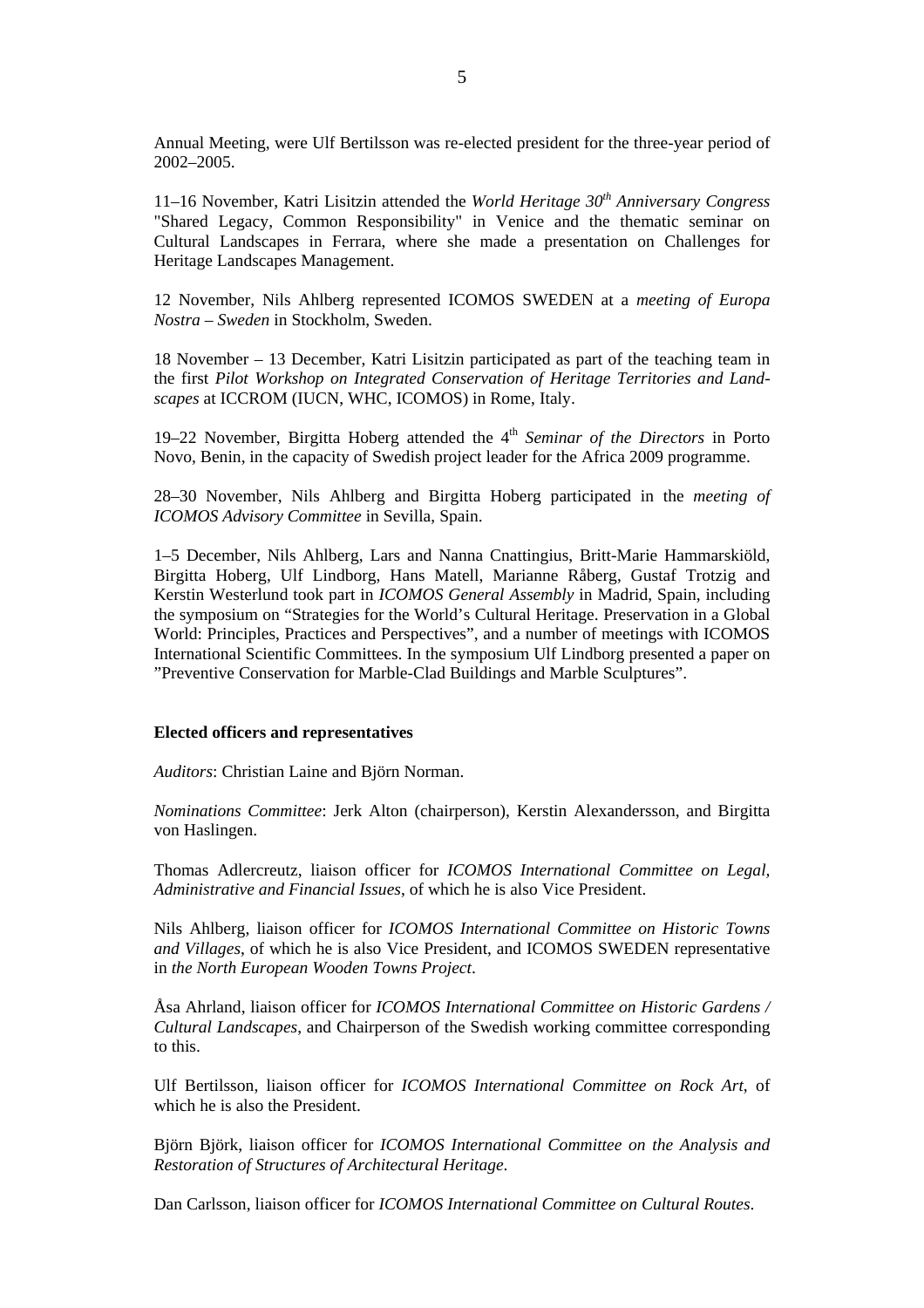Nanna Cnattingius, liaison officer for *ICOMOS International Committee on Cultural Tourism*, and Chairperson of the Swedish working committee corresponding to this.

Bengt O. H. Johansson, liaison officer for *ICOMOS International Committee on Risk Preparedness*, and (together with Lena Simonsson) representative of ICOMOS SWEDEN on the Executive of *the Foundation for Cultural Heritage without Boarders*, of which he is also the President.

Marie Klingspor Rotstein, liaison officer for *ICOMOS International Committee on Stone*, and Chairperson of the Swedish working committee corresponding to this.

Erland Montgomery, liaison officer for *ICOMOS International Committee on Documentation of Cultural Heritage*.

Hans Sandström, liaison officer for *ICOMOS International Committee on Wood*.

Lena Simonsson (together with Bengt O. H. Johansson), representative of ICOMOS SWEDEN on the Executive of *the Foundation for Cultural Heritage without Boarders*.

Torbjörn Suneson, liaison officer for *ICOMOS International Committee on Training* and Chairperson of the Swedish working committee corresponding to this. ICOMOS' representative in *the Grönsöö Historic Parks Project* at the Department of Landscape Planning Ultuna, of which he is also the Project Leader.

Gustaf Trotzig, liaison officer for *ICOMOS International Committee on Archaeological Heritage Management*.

Bert Westenberg, liaison officer for ICOMOS *International Committee on Underwater Cultural Heritage*.

Kerstin Westerlund, liaison officer for *ICOMOS International Committee on Economics of Conservation*.

Urban Wråkenberg, liaison officer for *ICOMOS International Committee on Polar Heritage*.

Stockholm 23 February 2003

Nils Ahlberg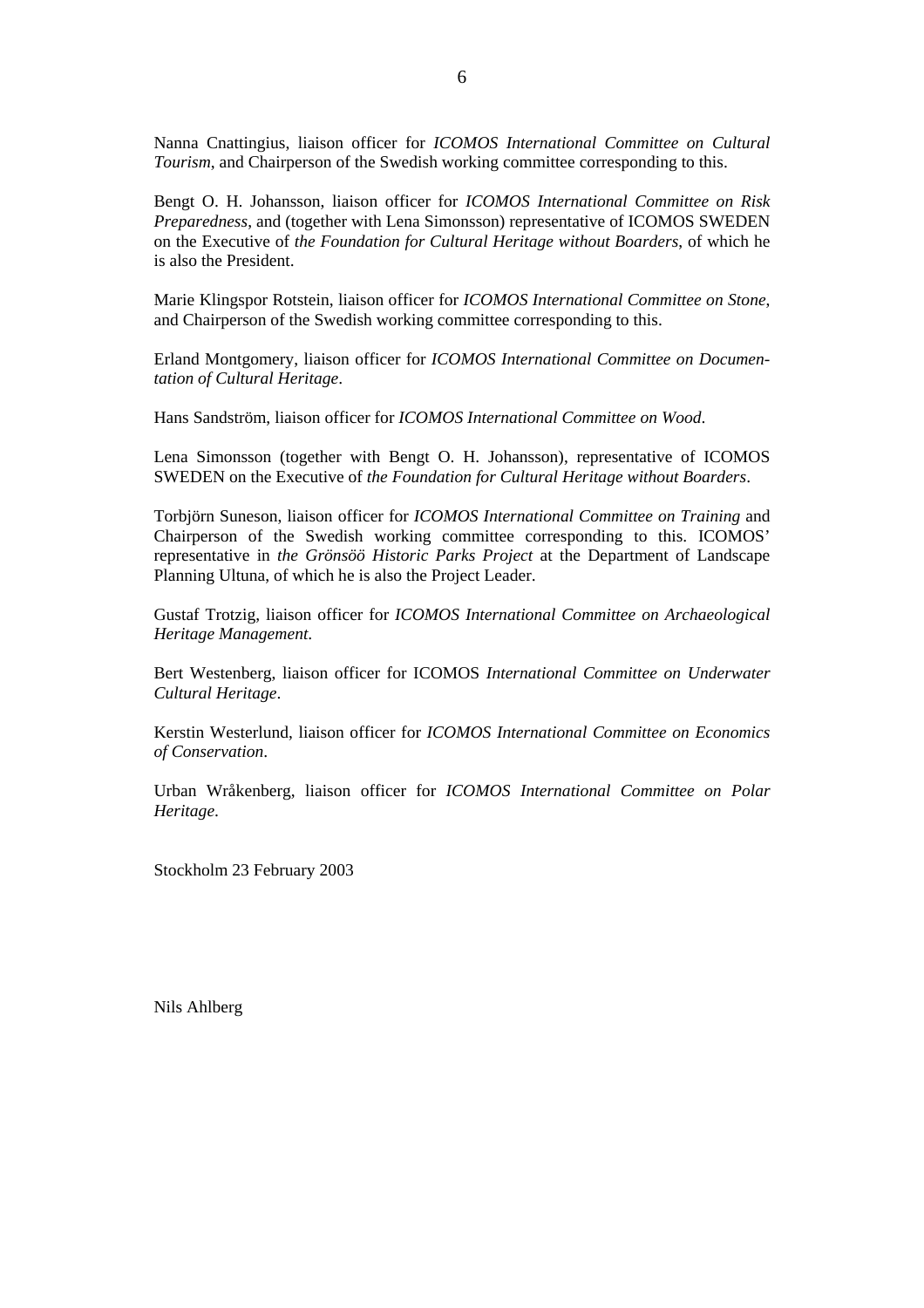# *Reports from the Swedish working committees 2002*

**The Swedish working committee on Cultural Tourism** is chaired by Nanna Cnattingius.

The committee is at the moment under reconstruction. The principal aim of a new committee should be to broadcast and implement the new charter on Cultural Tourism at heritage sites and within cultural tourism management. Responsible persons for cultural tourism at the National Heritage Board and the University of Tourism in Östersund have been contacted for this purpose. In April, Nanna Cnattingius published a partly critical article on the Charter on Cultural Tourism in the journal of the National Heritage Board Kulturmiljövård 2002/1.

**The Swedish working committee on Historic Gardens / Cultural Landscapes** is chaired by Åsa Ahrland.

There is no report from the Committee.

**The Swedish working committee on Training** is chaired by Torbjörn Suneson.

The Swedish working group has been organized and started its work during the year. It has had two meetings in 2002. The activities have been coordinated with the working group for the Network of Educators of Antiquarians.

**The Swedish working committee on Stone** is chared by Marie Klingspor Rotstein.

The working committee has had two meetings during the year, working on the same matters as ICOMOS International Committee on Stone, mainly preparing for a web site. A major task, presently, is preparing for the  $X<sup>th</sup>$  International Congress on Deterioration and Conservation of Stone, which will be held in Stockholm in 2004, hosted by ICOMOS **SWEDEN** 

# *Report from cooperation organizations 2002*

**Cultural Heritage without Boarders**, of which ICOMOS SWEDEN is a founding member, is chaired by Bengt O.H. Johansson.

In 2002 Cultural Heritage without Borders (CHwB) has been active in restoration projects of mostly war-damaged buildings in Bosnia and Herzegovina and in Kosovo. It also took part in a restoration project in Tibet.

In Bosnia and Herzegovina CHwB reconstructed traditional family houses in the historic centre of the city of Jaice for returning refugees, restored the main wing of Zemaljski Museum in Sarajevo and continued the restoration of the monastery church in Zavala – all in co-operation with local heritage institutes. CHwB also continued working with the staff of Zemaljski Muzej and was able to transfer a lorry load of equipments to the museum.